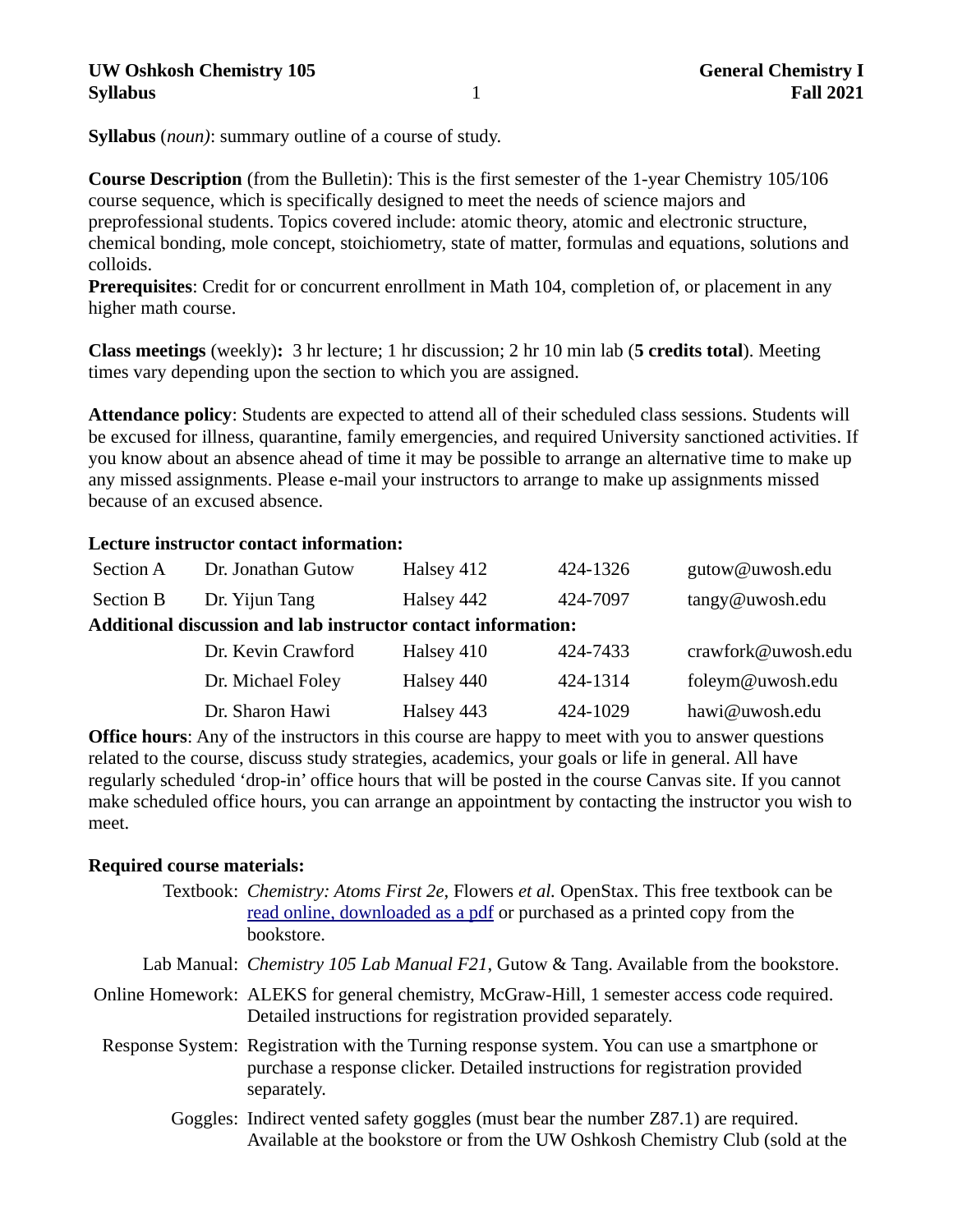#### Chemistry Stockroom HS-450). **No goggles? No lab!**

Calculator: Any make with scientific notation, powers, roots, and logarithms. A graphing calculator is not necessary. Cell phones and other internet-enabled devices will not be allowed as calculators on tests and quizzes.

#### **Course objectives and learning outcomes:**

CHEM 105 General Chemistry I is an Explore/Nature course (XL) in the University Studies Program. The course meets chemistry requirements for students majoring in science or engineering, or in secondary education with a natural science emphasis, as well as for students preparing for healthcare programs including chiropracty, dentistry, medicine, nursing, pharmacy, physical therapy, and veterinary medicine.

As part of a liberal arts curriculum this course has a number of goals. The primary goal is to introduce students to the language and the elementary theories of chemistry, to provide training and practice in analytical reasoning and problem solving, and to serve as the basis for further studies in the sciences. This fits well into the liberal arts curriculum because it teaches skills which are generally useful and specific models that are widely applicable. Learning to use these models is extremely good practice for solving unfamiliar problems as well as thinking analytically, critically and creatively. A few of the things these models are used for are understanding the chemical reactions involved in living, the shapes of biomolecules, environmental issues such as global warming, developing new drugs, and designing solid-state electronics. After taking this course you should be able to:

- 1. Describe the make-up of matter in terms of its sub-atomic, elemental, and molecular composition.
- 2. Extract useful chemical information from the periodic table.
- 3. Use the results of quantum mechanics and models of chemical bonding to predict the structure and some properties of substances.
- 4. Use the concepts of atomic mass, molecular mass and concentration to quantify the amount of a substance in a sample.
- 5. Use abstract representations of chemical reactions combined with mathematical concepts to make qualitative and quantitative predictions and conclusions about the outcome of chemical reactions.
- 6. Describe the difference between real and ideal gas behaviors and perform quantitative calculations for gases that behave ideally.
- 7. Combine abstract representations of chemical reactions with thermodynamic information to quantitatively track energy flow and spontaneity in chemical reactions.
- 8. Describe how intermolecular forces impact phase transitions, solubility and adhesion.
- 9. Work cooperatively with others to critically analyze abstract and physical (laboratory) problems, as well as accurately record observations and data.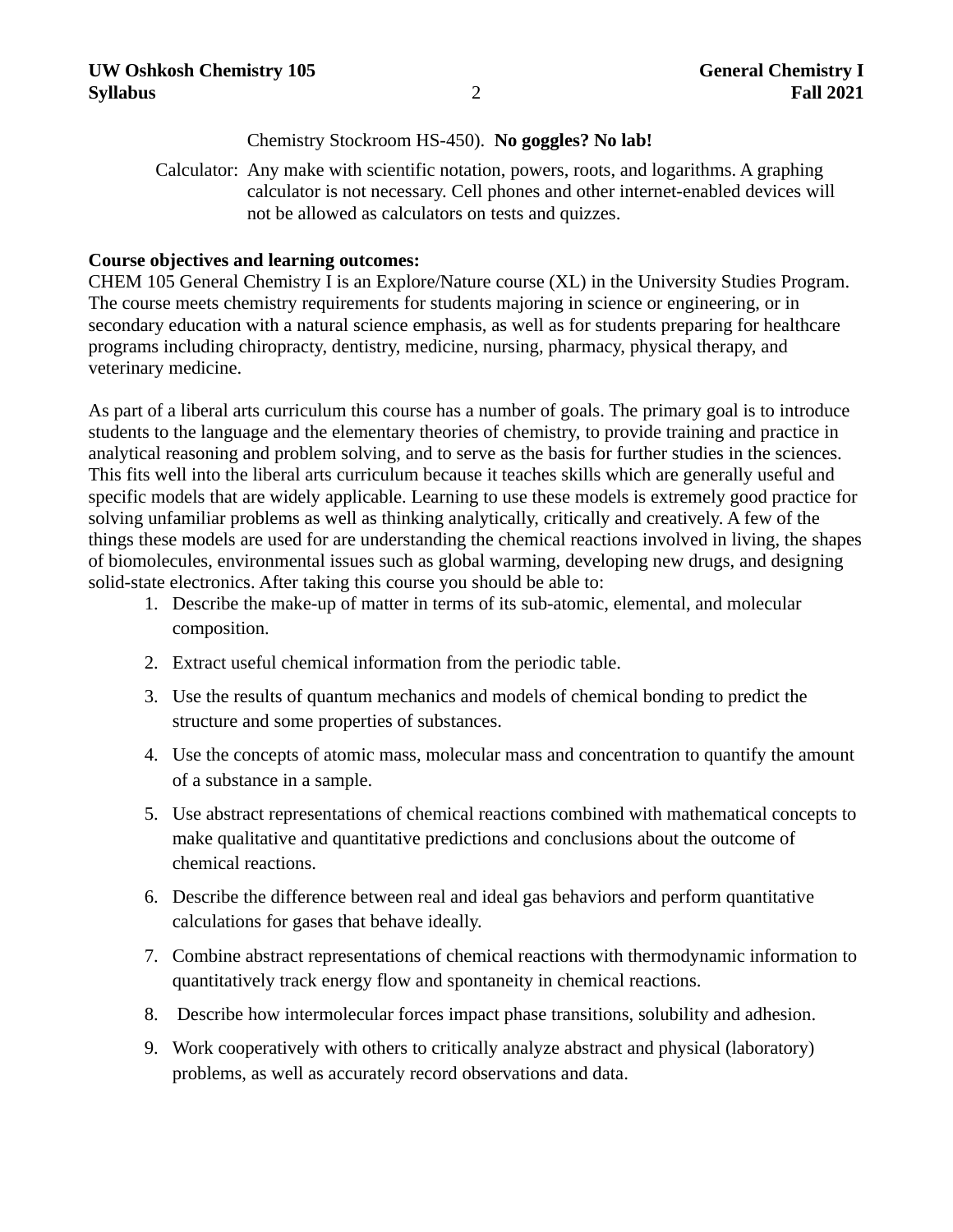#### **Course components:**

Each week you will have at least five ways to learn chemistry. Success in this fast-paced and challenging course requires good attendance and a significant investment of time in addition to scheduled class hours. Remember that this is a 5 credit course so will require almost twice as much work as a 3 credit course. Learning later material depends on understanding earlier material, so it is important to keep up. You are encouraged to visit the instructors during office hours or make an appointment to clear up points of confusion or to explore topics beyond the scope of the class or textbook.

*Homework*: You will get credit for work completed in ALEKS. ALEKS is an intelligent tutoring system that will help you efficiently practice chemistry problem solving. ALEKS will not make you work on topics you already know, but will require you to practice topics until you can reliably solve related problems. When you start using ALEKS you will take an adaptive quiz called an *Initial Knowledge Check* to determine what you already know/understand. **Take this** *Initial Knowledge Check* **seriously so that you do not have to work on exercises for topics you have already mastered prior to this course**. Based on your performance, ALEKS may assign you some math exercises, so you will be ready to do chemistry problems.

The ALEKS homework will be due twice a week. Each assignment is called an *objective* and consists of a number of *topics* to learn. Access to the next objective starts as soon as you complete the previous one. The material for each objective is too difficult to learn in one large chunk the night the objective is due. You should plan to work on ALEKS homework most days of the week. Most students that pass the course spend  $4 - 8$  hours spread throughout each week working in ALEKS. This work is often broken up into 20 – 40 minute blocks depending on available time and stamina.

Some objectives will be followed by *Knowledge Checks.* These will quiz you on topics you have already learned, to see if you have forgot any. ALEKS will help you review for the exams by adding any topics you have forgot back into your learning path. Topics that the *Knowledge Check* determines you have remembered are added to your list of *mastered* topics.

*Open Pie* periods allow you to work on any topic for which you have learned the prerequisite topics. *Open Pie* is a good time to go back to old topics you have not completed or to work ahead. There is also a *review* option that lets you practice topics you have mastered.

50% of your ALEKS grade is determined by the fraction of topics you learn by each objective deadline. 30% of your ALEKS grade is determined by the fraction of all the topics you *learn* (in your "pie") by the end of the semester. 20% of your ALEKS grade is determined by the fraction of all the topics you *master* by the end of the semester. Therefore it is to your advantage to take all *Knowledge* Checks and to continue working on topics you have not learned even after the topic due date has passed.

In addition to the required ALEKS homework you may find the end-of-chapter problems in the text (answers in an appendix) useful additional practice for topics you want to work on more.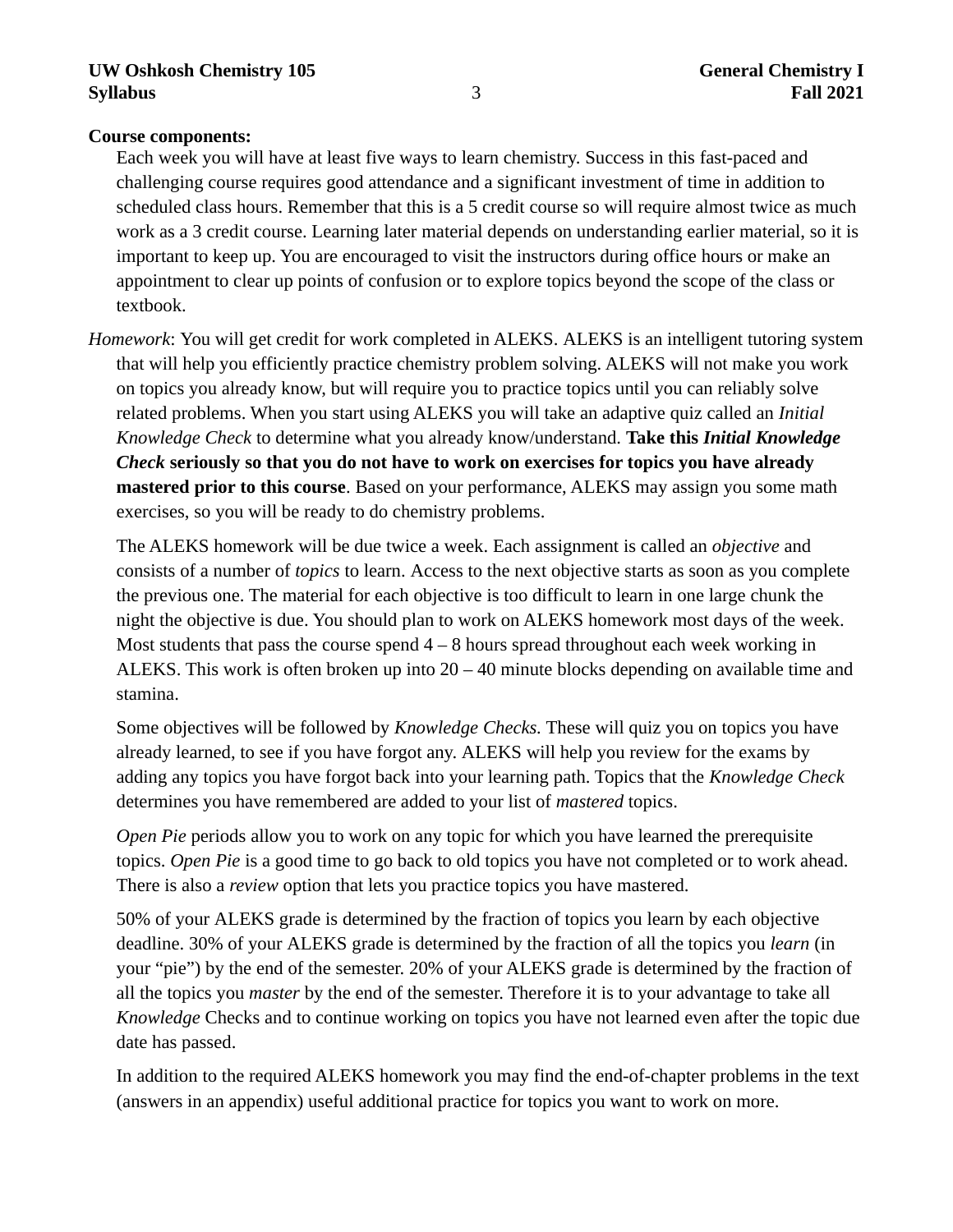- *Reading/Studying*: Research on successful students shows that they do more than just the required homework. You should spend additional time reading the text, reviewing and annotating your notes, getting additional help on topics you do not understand, learning vocabulary, etc. Two key things that will make your studying more effective are to read the textbook sections and start the homework before the material is covered in class. This will make class time more useful to you by helping you focus on which topics confuse you and allowing you to ask better questions.
- *Discussion*: Discussion sections provide an opportunity to reinforce lecture material in a smaller group setting. Class time will be spent working in small groups on exercises provided by the instructor. Occasionally, new material will be presented, which will not be re-covered in lecture, but will be on the exams and homework. Credit for Discussion will be based on participation. Attendance and honest effort on the in-class exercises will earn a 100% for the day.
- *Lecture*: Lectures meet Tuesdays and Thursdays in HS 109 from 9:40 11:10 A (Section A: Dr. Gutow) or 1:20 – 2:50 (Section B: Dr. Tang). In lecture you will listen to descriptions of important concepts, take notes, ask questions and use the response system to participate in interactive exercises. Make sure to bring your calculator and phone/clicker to each lecture.
- *Laboratory*: "Hands-on" laboratory work is an essential part of chemistry. In the lab you will experience directly some of the relationships discussed in the lecture, learn experimental techniques, and solve chemical problems. You will learn to use scientific instruments, and make careful observations. Bring your lab manual, goggles, and calculator to the laboratory. The chemistry laboratory can be a dangerous place. A strict dress code and other safety regulations will be enforced. See the lab manual for further details.

\*\*Anyone who is pregnant or has a history of serious allergies MUST inform their laboratory instructor BEFORE entering the lab to do any work.

- *Peer Educator Sessions (optional)*: A peer educator, a student who has successfully completed Chem 105 and 106, will offer optional problem-solving sessions. Times will be announced in class and provided in the course Canvas site.
- *Tutoring (optional)*: The UW Oshkosh Center for Academic Resources offers free, confidential tutoring to all UWO students. CAR is located in the Student Success Center, suite 102. Check their website [www.uwosh.edu/car](https://www.uwosh.edu/car) for more information or to contact a tutor. Many students have used this in the past and found it extremely helpful!
- *Accommodations:* The University of Wisconsin Oshkosh supports the right of all enrolled students to a full and equal educational opportunity. It is the University's policy to provide reasonable accommodations to students who have documented disabilities that may affect their ability to participate in course activities or to meet course requirements. Students are expected to inform instructors of the need for accommodations as soon as possible by presenting an Accommodation Plan from either the Accessibility Center, [Project Success](https://uwosh.edu/projectsuccess/), or both. Reasonable accommodations for students with disabilities is a shared instructor and student responsibility. The Accessibility Center is part of the Dean of Students Office and is located in 125 Dempsey Hall. For more information, email accessibilitycenter@uwosh.edu, call 920-424-3100, or visit the [Accessibility Center Website](https://uwosh.edu/deanofstudents/accessibility-center/).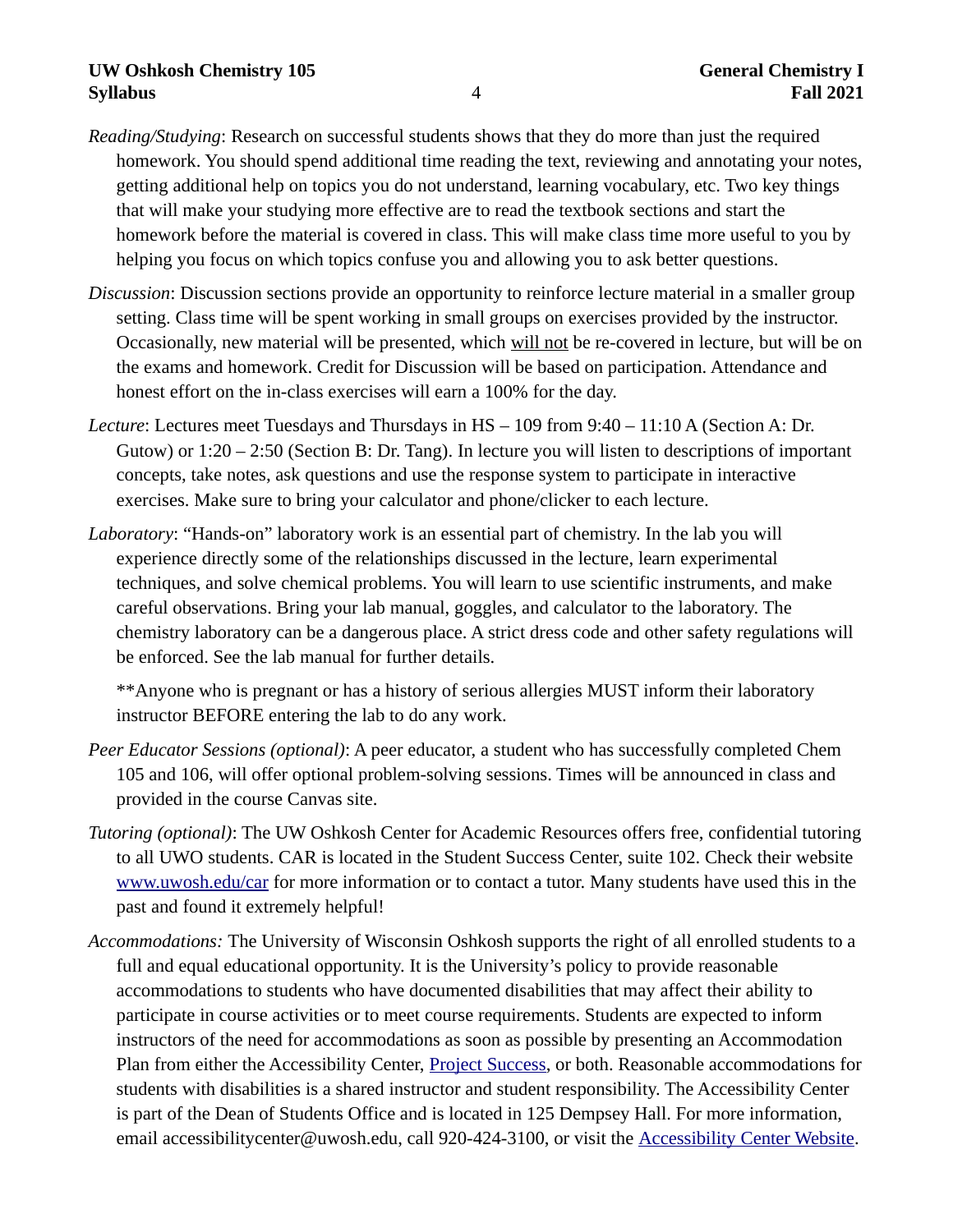# **UW Oshkosh Chemistry 105 General Chemistry I Syllabus** 5 **Fall 2021**

# **Grading**

*Attendance:* Regular attendance is essential to successfully passing the course. An unexcused absence during a scheduled laboratory, discussion or exam will result in a zero-point score for that laboratory, discussion or exam. **There are no makeups for exams**.

The reason for any **excused** absence from an exam, discussion, or laboratory session must be presented to your instructor (in advance if possible) and substantiated **in writing** with the student's signature. E-mailed excuses are **NOT** enough. Assignments and tests missed for a valid reason will not be counted against you, but you will be responsible for material covered in your absence. Advance notice of a pending absence will often make it possible to arrange for an alternate time for an exam or attendance in another lab or discussion section. I**f you miss more than one exam for any reason, you will receive an incomplete or a failing grade depending on the circumstances.**

#### *Grade Calculation:*

| Lecture Response Questions (1 pt ea up to 25 pts, ~50 pts available)3% |               |  |
|------------------------------------------------------------------------|---------------|--|
|                                                                        |               |  |
|                                                                        | Total $100\%$ |  |

#### *Grading Scale*

The minimum percentage necessary for each grade range is listed below. These cutoffs will not be adjusted upward, but the instructor reserves the right to lower them.

| Minimum % 91 88 83 79 74 70 66 62 58 54 52 0 |  |  |  |  |  |  |
|----------------------------------------------|--|--|--|--|--|--|
| Letter Grade A A- B+ B B- C+ C C- D+ D D- F  |  |  |  |  |  |  |

Grades will be posted in Canvas as they become available, so you may check your current course grade at any time during the semester. It is your responsibility to verify that all scores are entered properly. Misgraded assignments or exams must be returned to your instructor for possible regrading no later than one week following their return to you. You are responsible for checking that your final score is correct. Save all work until the final course grade has been determined.

## *Laboratory Grade*

Laboratory work is completed in small groups to assist students in gaining teamwork and leadership skills. Points are earned through pre-lab assignments (Canvas quizzes due by 8A on day lab meets), short laboratory reports (generally completed during lab), and lab quizzes.

**Attendance in laboratory is mandatory**. Two unexcused absences from lab or a score of less than 50% in the laboratory component will result in a failing grade for this course, regardless of exam scores. If you miss a lab, you may attend another lab during the same week, if space allows. To attend another lab session you must verify the switch with both your normal lab instructor and the instructor of the lab you will attend. Do not expect laboratory experiences to directly correlate with concurrent lecture topics.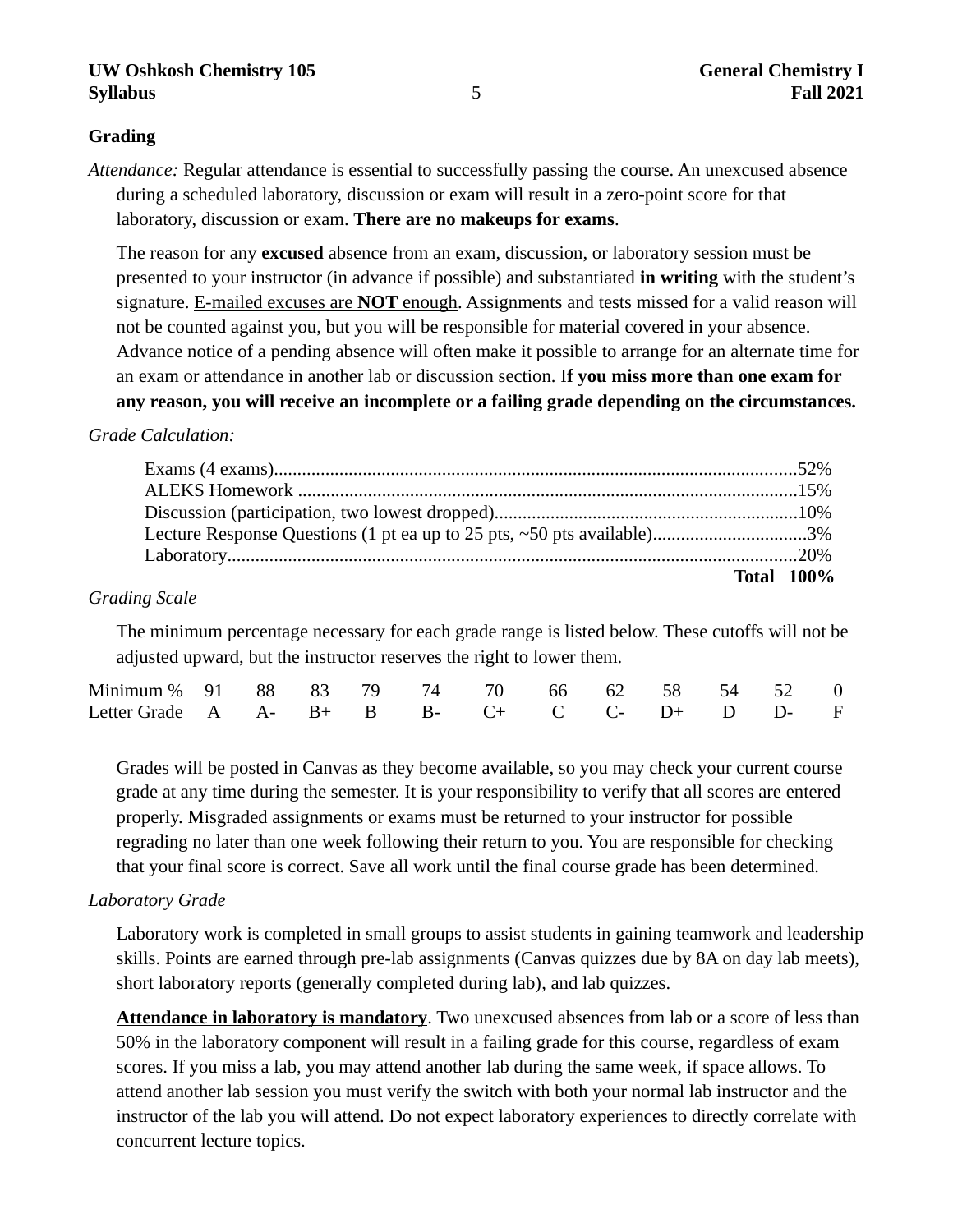# **UW Oshkosh Chemistry 105 General Chemistry I Syllabus** 6 **Fall 2021**

# *Online Homework (ALEKS) Grade*

The overall ALEKS grade will be calculated as: 20% for fraction of mastery of topics by the end of the semester; 30% for the fraction of topics learned (pie progress) by the end of the semester and 50% for fraction of topics completed by assigned deadlines.

## *Response System Questions Grade*

You will receive one point for each question answered correctly; up to a maximum of 25 (at least 50 will be asked over the course of the semester).

## *Exam Grading, Schedule and Policies*

The exams are cumulative but not comprehensive. Later exams will not have questions of the same type asked on previous exams. However, you will need to use material tested on earlier exams to answer more sophisticated questions asked on later exams. Exams will be multiple choice with no partial credit.

Four 90-minute exams will be given. Bring your own calculator for the test. The exams will be held over two days. You will take the exam either during your scheduled class time or at the Testing Center in the basement of Polk Library. You will need your student ID in order to take the exam at the Testing Center.

|        | Class Room during class time | <b>Testing Center</b><br>(90 minutes between 8 A and 4:30 P, Polk 2) |
|--------|------------------------------|----------------------------------------------------------------------|
| Exam 1 | Thursday, September 30, 2021 | Thursday, September 30 or Friday, October 1, 2021                    |
| Exam 2 | Tuesday, October 26, 2021    | Monday, October 25 or Tuesday, October 26, 2021                      |
| Exam 3 | Thursday, November 18, 2021  | Thursday, November 18 or Friday, November 19, 2021                   |
| Exam 4 | Thursday, December 16, 2021  | Thursday, December 16 or Friday, December 17, 2021                   |

Dates and times for the four 90-minute exams:

The computer scan sheets for multiple choice exams will not be returned to you. Make sure you record your answers on the exam as well as the scan sheet. You must check the posted answer keys to verify that your score was entered properly.

No radios, MP3 players, headsets or other recording or transmitting devices may be used during exams. Caps with bills must have bills turned to back of head.

Early exams will be offered for students who cannot attend the exam during the scheduled day. Students who need to take an early exam must sign up with the instructor the week before the exam.

**Exams will be computer scored and the answer sheet will not be returned to you, but retained by the lecturer for a permanent record. Answer keys will be posted in Canvas.**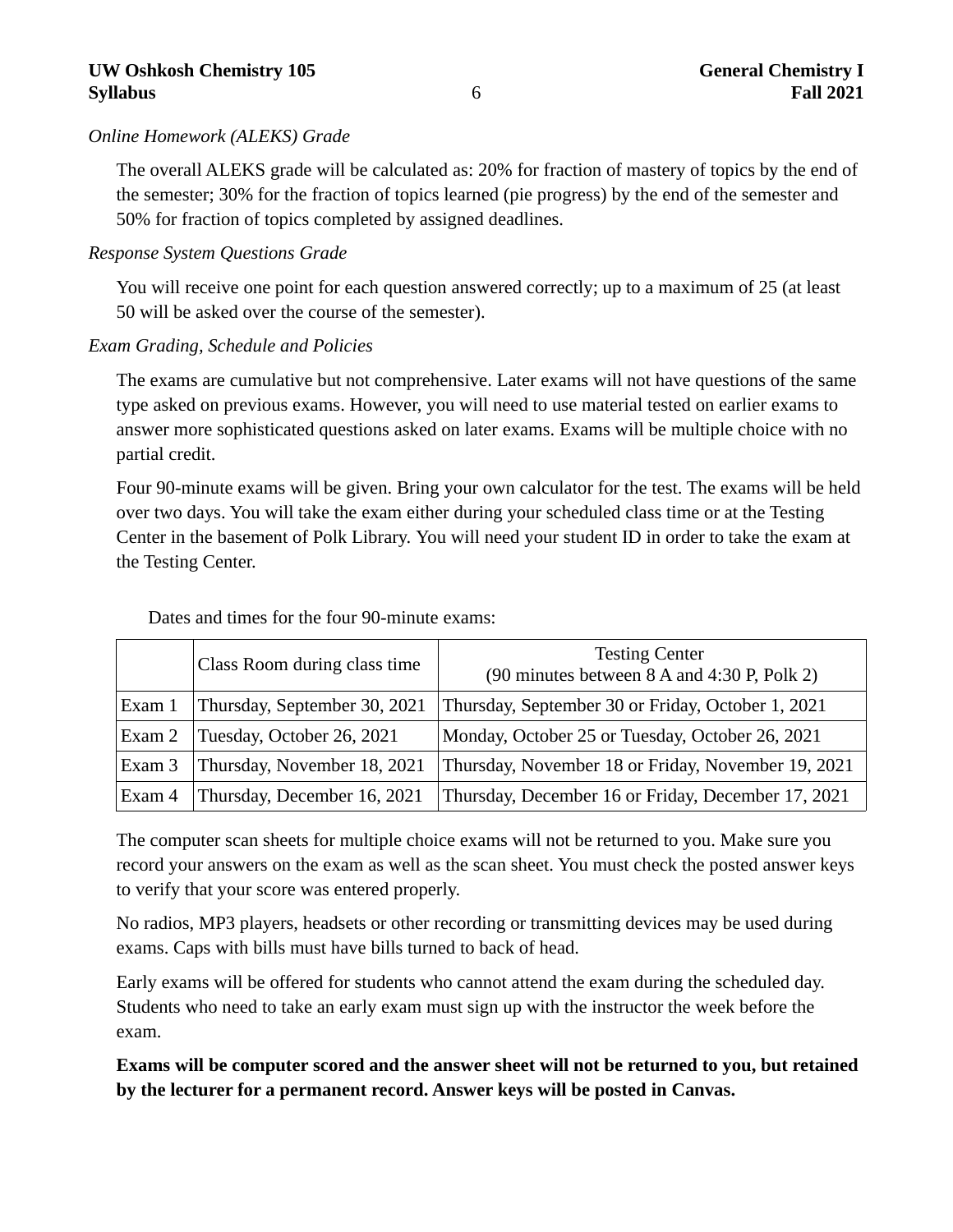# **Course policies**

*Classroom Decorum*: Be courteous to your fellow classmates. While pertinent questions are encouraged, talking and whispering during lecture are disruptive and annoying to nearby students trying to listen to the lecture.

Cell Phones must be silenced and put away except when using them to respond to in-class questions. This means absolutely no "texting" during class.

Computers may be used to take notes, but do not use them for e-mail, videos, game playing, etc. during class as it is disruptive and annoying to nearby classmates trying to listen to the lecture.

- *E-mail etiquette*: Your instructors will happily respond to your emails as fast as they can, but please be sure to include in the subject line "CHEM105:<replace with a description of the subject of the email >" so that we know what the email is referring to. In the body include as much information as you can provide about what you are asking, and your name. We do not respond to emails that include "text speak".
- *Academic Misconduct*: The University of Wisconsin-Oshkosh is built upon a strong foundation of integrity, respect, and trust. All members of the university community have a responsibility to be honest and the right to expect honesty from others. Any form of academic dishonesty is unacceptable to our community and will not be tolerated.

As college students (and adults) you are expected to observe high standards of integrity and honesty. Representing the work of another as your own is considered academic misconduct. Any assignment (exams) which you are required to do individually should contain only your own work. Students caught cheating on exams, quizzes, or in the laboratory are subject to a grade of F for the assignment and a report being placed in their academic records. A second offense is likely to result in expulsion from the University. For more details see the *information on the Dean of Students* [Office website and the portions of Wisconsin State Law referenced there](https://uwosh.edu/deanofstudents/student-conduct/academic-misconduct/).

- *Grading Errors*: To be considered for possible regrading any mistakes must be brought to the attention of your instructor within one week of the time the exam, quiz or project is returned to you.
- *Final Grade Check*: You are responsible for checking that your final score is correct. Save all papers, exams and quizzes until the final course grade has been determined.

## **Course schedule**

# *Important Dates*

- ALEKS initial *Knowledge Check* due Thursday, September 9, 2021.
- First labs meet week of Monday, September 13, 2021.
- Exam dates: Thursday, September 30 or Friday, October 1, 2021; Monday, October 25 or Tuesday, October 26, 2021; Thursday, November 18 or Friday, November 19, 2021; Thursday, December 16 or Friday, December 17, 2021.
- Last date to drop this course without a Late Add/Drop Request Form: Friday, October 22, 2021. Students dropping the course must check out of lab before the drop is considered complete.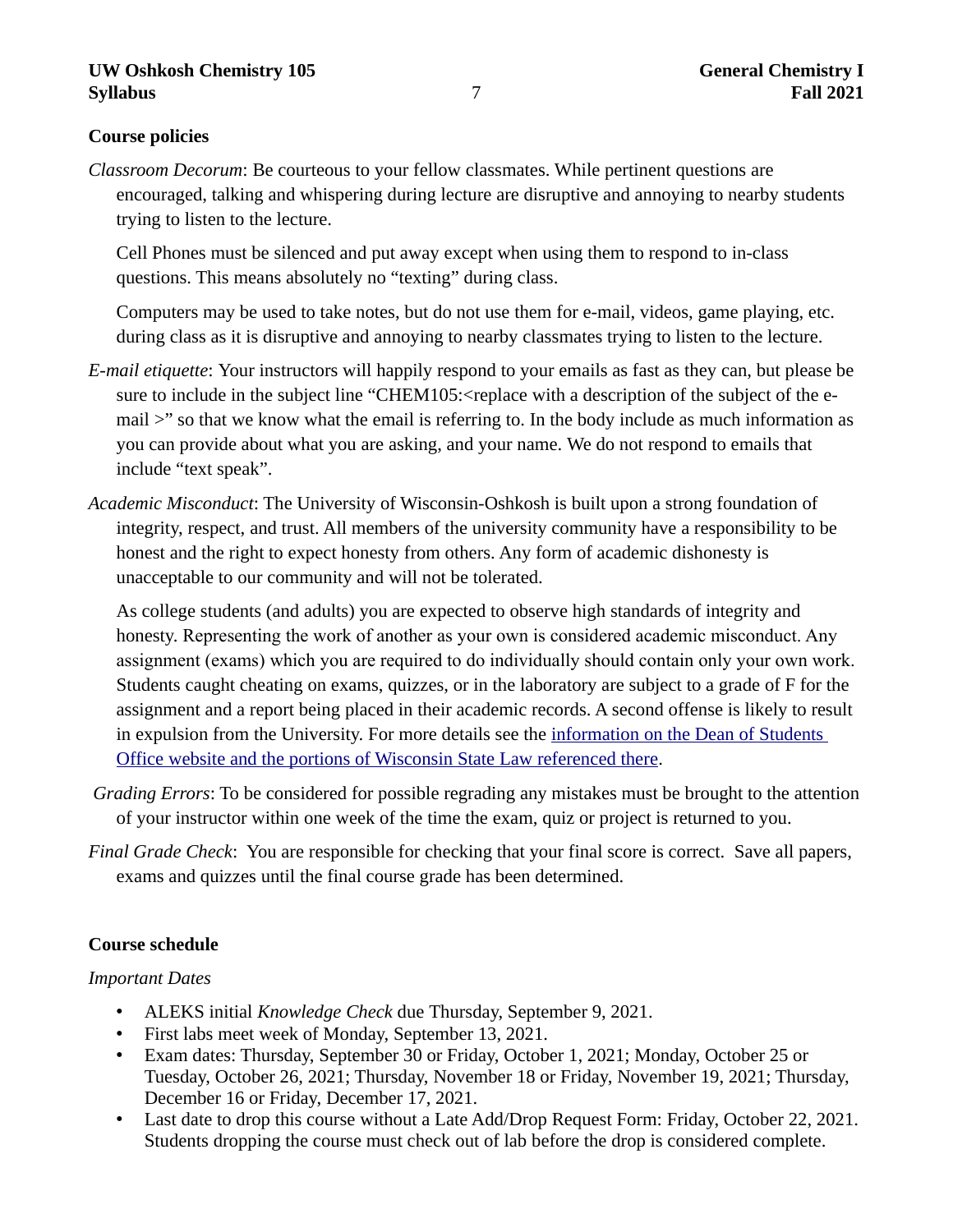# **TENTATIVE SCHEDULE**

| Week<br><b>Beginning</b> | $30\mu$ face $n$ 3 are related redding in OpenStan tend<br><b>ALEKS</b><br>(Monday) | <b>Lectures</b><br>(Tuesday)  | <b>Discussion</b><br>(Wednesday) | <b>Lectures</b><br>(Thursday) | <b>ALEKS</b><br>(Thursday)                                    | Lab<br>(Days vary)                                                                    |
|--------------------------|-------------------------------------------------------------------------------------|-------------------------------|----------------------------------|-------------------------------|---------------------------------------------------------------|---------------------------------------------------------------------------------------|
| Sep. 6                   |                                                                                     |                               | $1.2 - 1.3$                      | $1.1, 2.1 - 2.4$              | <b>Initial</b><br>Knowledge<br><b>Check</b>                   | No Lab                                                                                |
| Sep. 13                  | Prerequisite<br>Review                                                              | 20.2, 20.4,<br>3.1, 3.2       | 3.2, 3.3                         | 3.3, 3.4                      | Obj 1                                                         | Check-in, Safety,<br><b>Emission Spectra</b>                                          |
| Sep. 20                  | Obj 2                                                                               | 3.4, 3.5                      | 3.4, 3.5                         | 3.6, 3.7, 4.1,<br>4.2         | Obj 3<br>open pie starts                                      | Prelab due<br>Periodic Properties                                                     |
| Sep. 27                  | Obj 4<br>Knowledge<br><b>Check Due</b><br><b>Tuesday</b>                            | 4.3                           | 1.6, 7.1                         | <b>EXAM1</b><br>(through 4.3) | Obj 5<br>open pie starts                                      | Prelab due<br>Measurements,<br><b>Significant Figures</b><br>& Density<br>$1.4 - 1.6$ |
| Oct. 4                   | Obj 6                                                                               | 6.1, 6.3, 7.2                 | 7.3, 7.4                         | 7.3, 7.4                      | Obj 7<br>open pie starts                                      | Prelab due<br>Transformations of<br>Copper 1                                          |
| Oct. 11                  | Obj 8                                                                               | 7.4, 7.5                      | 8.1, 8.2                         | 8.1, 8.2                      | Obj 9<br>open pie starts                                      | Lab Quiz 1<br>Transformations of<br>Copper 2                                          |
| Oct. 18                  | Obj 10                                                                              | 8.3, 8.5, 8.6                 | 4.4                              | 4.4<br>Review                 | Obj 11<br>open pie starts<br>Knowledge<br>Check due<br>Friday | Prelab due<br><b>Acid Base Titration</b>                                              |
| Oct. 25                  | Obj 12<br>open pie starts                                                           | <b>EXAM2</b><br>(through 4.4) | 4.5                              | 4.5                           |                                                               | Prelab due<br>Gases                                                                   |
| Nov. 1                   | Obj 13                                                                              | 4.6                           | $4.6, 5.1 - 5.2$                 | $5.1 - 5.3$                   | Obj 14<br>open pie starts                                     | Prelab due<br>Thermo 1                                                                |
| Nov. 8                   | Obj 15                                                                              | $9.1 - 9.2$                   | 9.3                              | 9.3                           | Obj 16<br>open pie starts                                     | Prelab due<br>Thermo 2                                                                |
| Nov. 15                  | Obj 17<br>Knowledge<br><b>Check Due</b><br>Tuesday                                  | 9.3<br>Review                 | $12.1 - 12.4$                    | <b>EXAM3</b><br>(through 9.3) | Obj 18<br>open pie starts                                     | Prelab due<br>Absorption of light                                                     |
| <b>Nov. 22</b>           |                                                                                     | $12.1 - 12.4$                 |                                  |                               | <b>Thanks giving break</b>                                    |                                                                                       |
| Nov. 29                  | Obj 19                                                                              | 12.4                          | 10.1                             | $10.1 - 10.2$                 | Obj 20<br>open pie starts<br>Knowledge<br>Check due<br>Friday | Prelab due<br>Dyes and<br>Intermolecular<br>Forces                                    |
| Dec. 6                   | Obj 21                                                                              | $10.3 - 10.4$                 | 10.5, 10.6                       | 10.5, 10.6                    | Obj 22<br>open pie starts                                     | Checkout<br><b>LAB QUIZ 2</b>                                                         |
| Dec. 13                  | Obj 23<br>Knowledge<br><b>Check Due</b><br><b>Tuesday</b>                           | Review                        | Review                           | EXAM <sub>4</sub>             | Open pie<br>continues until<br>12/18                          | No Lab                                                                                |

# *Bold face #'s are related reading in OpenStax text.*